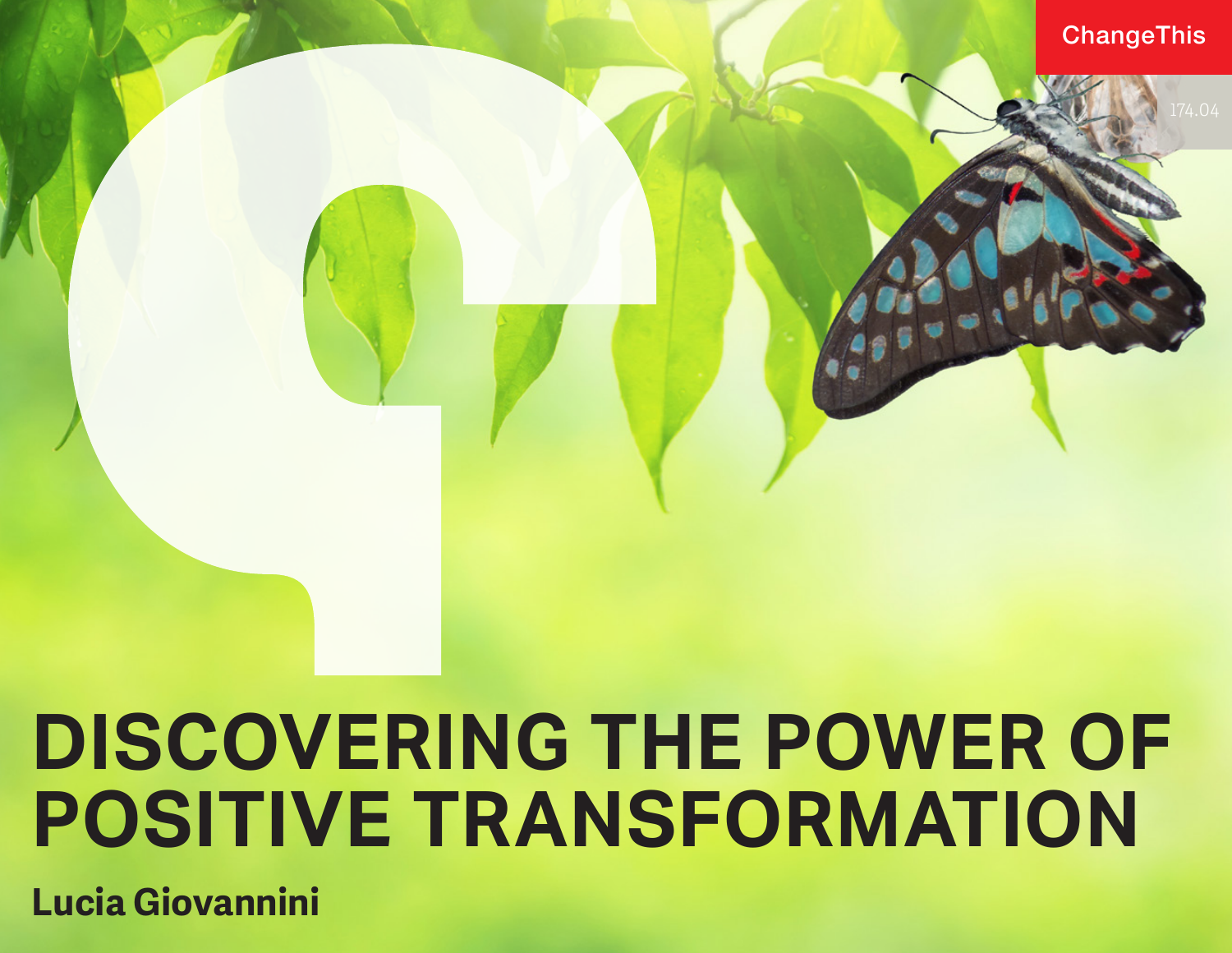# **As human beings, we're all capable of embracing change.**

Whether the body and mind crave a change of circumstances or whether we find ourselves forced to consider implementing changes into our lives, a significant number of us will resist the process and indeed the prospect of change and consequently work to fight it off.

Change can be problematic by nature for many people who are worried about the journey it takes us on as well as the unknown when we reach our final destination. In fact, it's in our natural makeup as individuals to question and fight to survive. Yet, by resisting some areas of change and failing to welcome it into our lives for the better, we close both our hearts and our minds to the idea of powerful transformation. Inevitably, we risk forsaking our dreams and goals; both those that we've desired for some time now, alongside those we never even knew we had.

Opening up to any kind of change takes work and time, but by developing the right tools and skills to cope with it, over time, we can train ourselves to open our arms to welcome almost any change we encounter, whether it be chosen or forced upon us. Subsequently, we can build and incorporate it into our lives in a manner that's productive for us all-round.

There are several principles and critical ideas that can be utilized when accepting and welcoming change into our lives.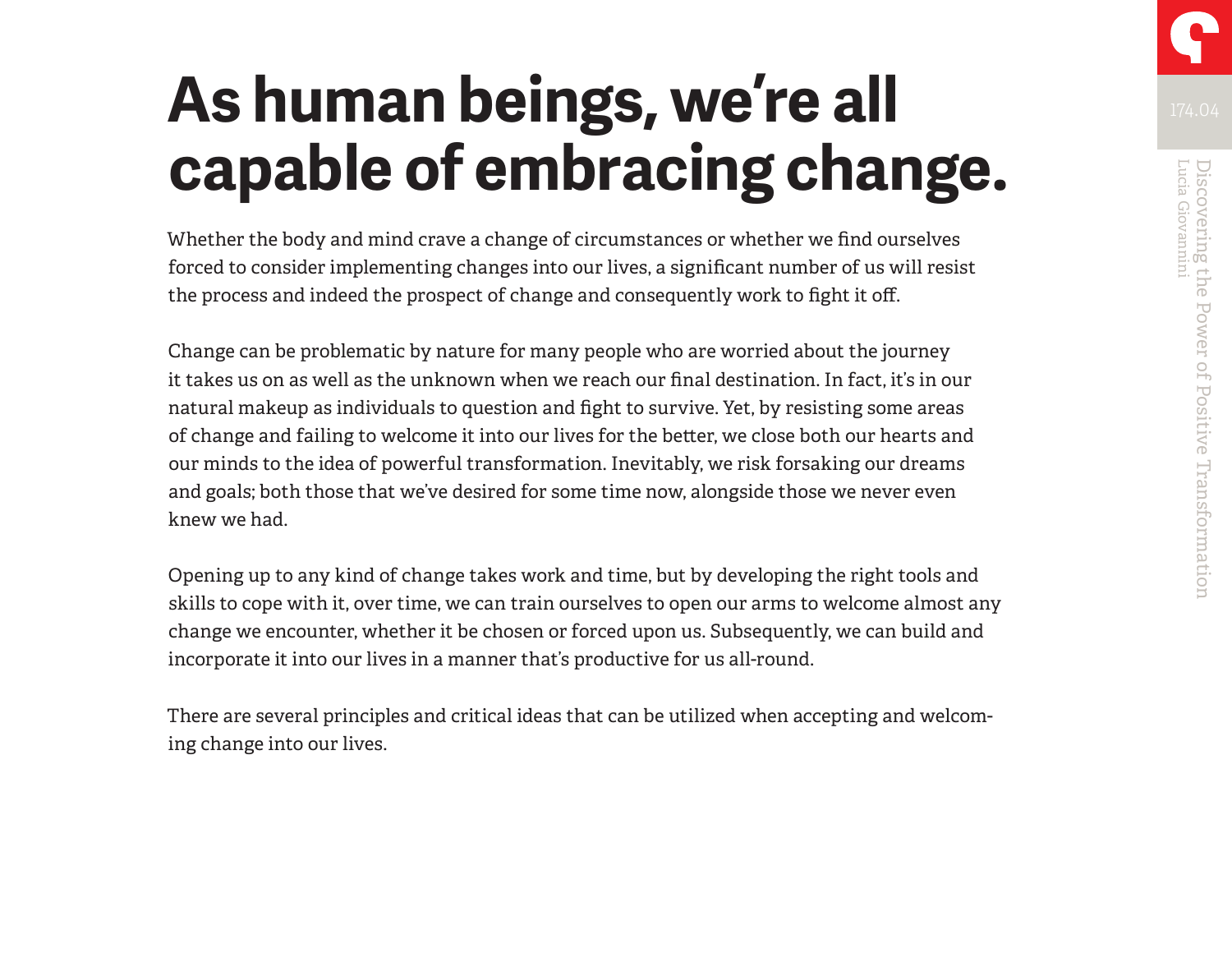When we understand the two zones of controls that are present in many of our lives, we're able to look at our responses to each and view how much power we give to those external events, perhaps without always meaning to. The first zone is that area in which we are in complete control of—whereas the second is a zone in which we do not have say or influence over and is, therefore, a foreign zone to us. It's this second zone that people tend to offer all their power to, without realizing that it is wasted there if there is no possibility that events in this zone are ever going to be under our complete control.

Once we wake up to the fact that there are just some things in life that we'll never be able to control, we allow ourselves to focus our efforts and concentration on diverting our power to a more beneficial use of our time. Thereby, we're not working to deal with those things we can't control, but rather deciding how we accept them and incorporate them into our lives. This inevitably means that we take back that control of power, rather than offering it to the external event, keeping that power for ourselves. Therefore, the decisions that we make regarding this zone are all within our grasp, and we are responsible for how we respond to it, rather than the other way around.

Once we wake up to the fact that there are just some things in life that we'll never be able to control, we allow ourselves to focus our efforts on … a more beneficial use of our time.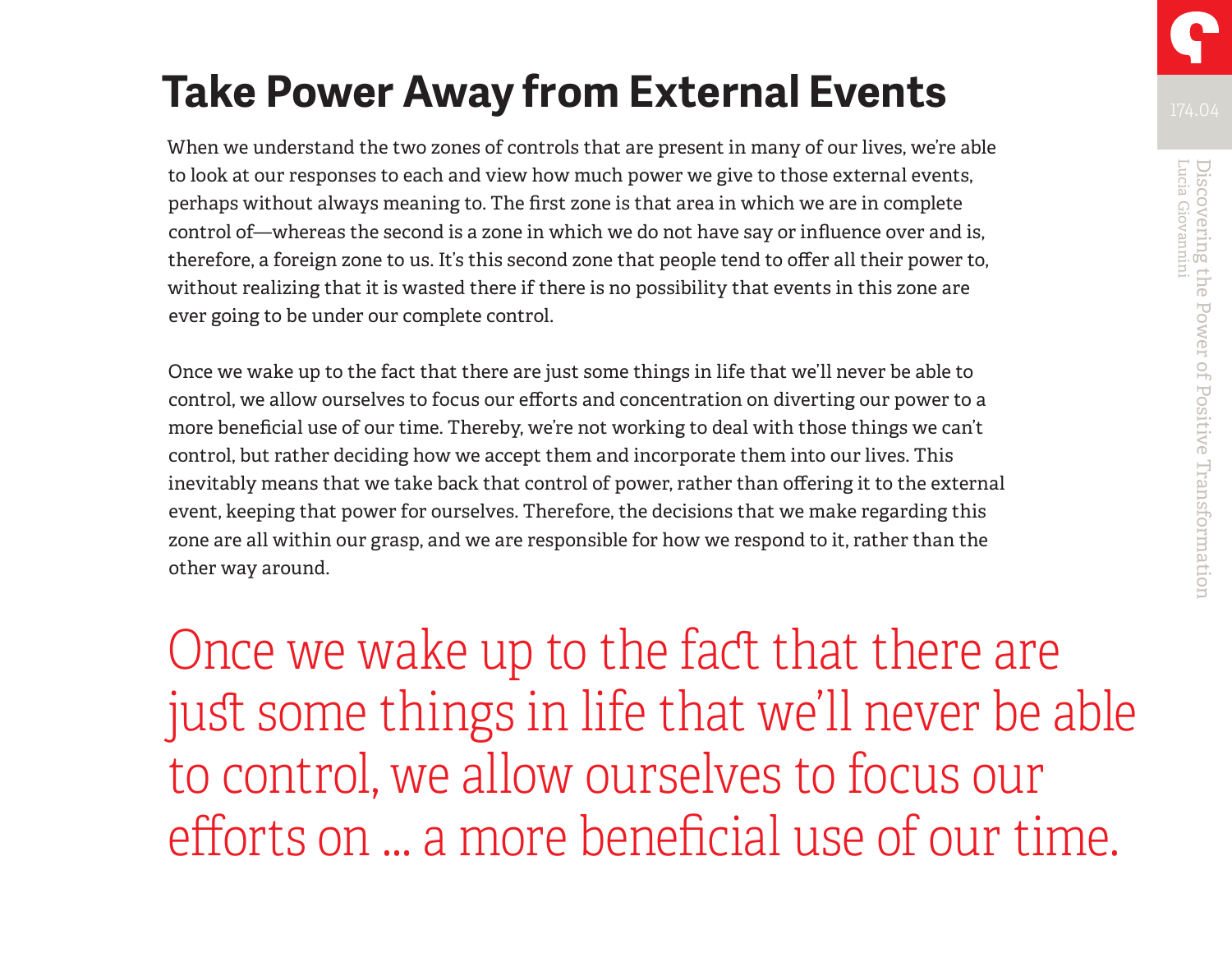This all comes down to being present in our power zone, rather than allowing it to be in control of us. Ultimately this responsibility is now ours. So, whenever you hear yourself about to mutter those well-used words, 'somebody should do something,' stop and think. Rather than play the victim, which is always the easy route, question why this somebody can't be you, and utilize your responsibility to make a change yourself. The power is then well and truly yours. Remember that, and commit to the following:

- Don't be so quick to give up your power zone.
- Stop giving people the power to make you feel small, diminished, and useless.
- Understand what is in our power zone that we have control over and what is outside of it.
- Remember, the tighter the power zone, the larger its influence.
- There is a clear difference between acceptance and resignation!

## **Give up Your Sense of Security**

When inviting it into your life, change will bring new challenges and new goals. As soon as we start to act differently and indeed think differently, transformation takes place and comes for us, continuing to show itself until we finally accept it. But to fully accept this inevitably means giving up that which we use as our security blanket. Whether this blanket comes from financial security or personal security, habit indeed makes us feel safe and secure. But to be able to leave such a comfort zone and tackle change head-on, you need to have the ability to discard that security blanket from time to time.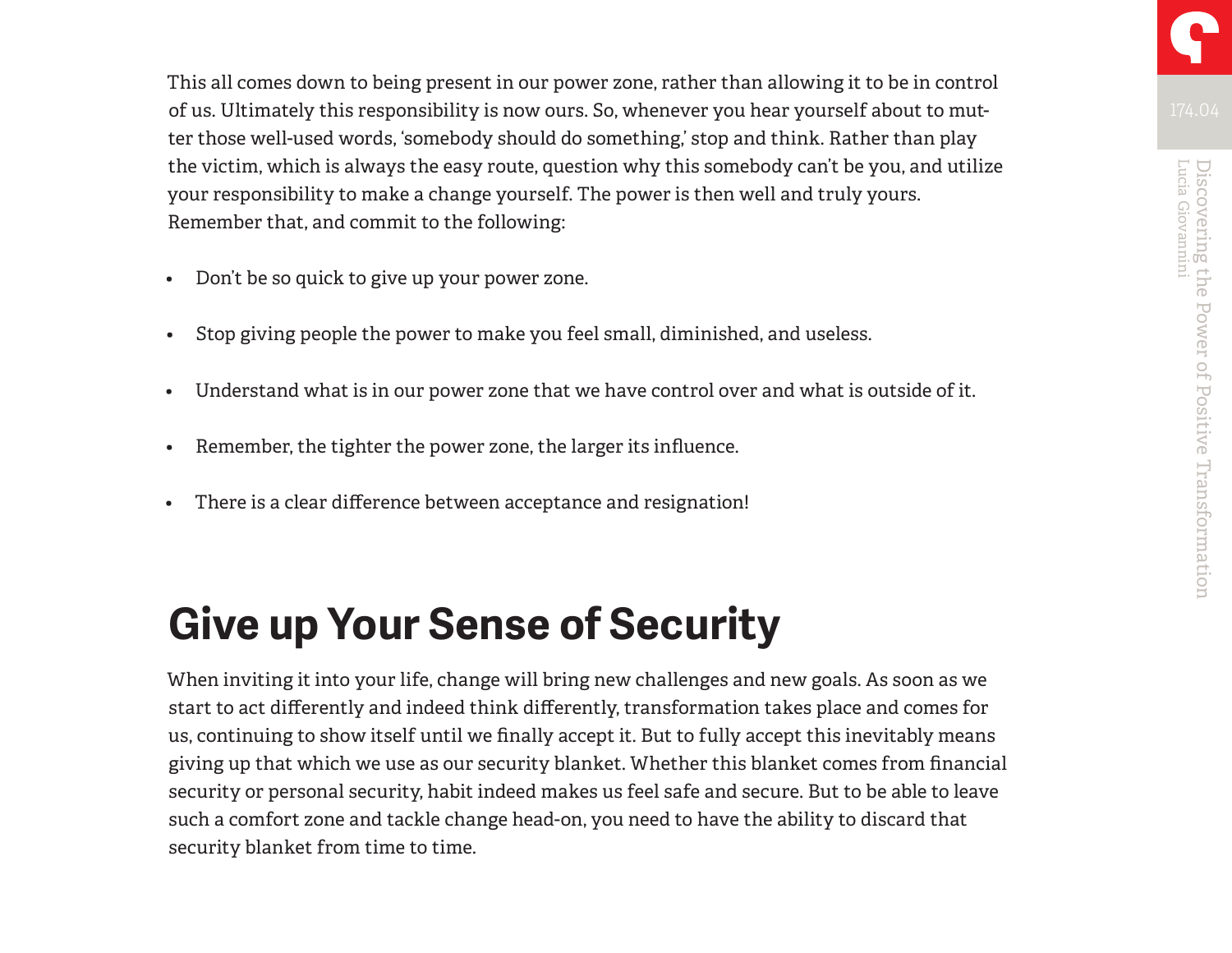As human beings, we often confuse the idea of pleasure with happiness. Many of us spend a lifetime searching for pleasure with little regards as to how doing so often prevents us from finding real happiness. To be truly happy we need to feel that our lives are worthwhile and that the change we are moving towards is helping us to grow and develop an even better quality of life, improving both our emotional and mental health as we do. Happiness is a long term concept.

Pleasure, on the other hand, is more of an instant concept whereby its characteristics are immediate, and the feelings we get with such pleasure are short term. As such, feelings tend to dissolve swiftly, and pleasure can often give way to addiction. Pleasure usually fades fast if it's not spread out over time. If you do find yourself deriving short-lived joys from everyday activities and are no longer satisfied, now is the time to stop and be silent. Take time out and immediately halt searching for those usual short-lived pleasures. Question what would give you a greater sense of purpose—that is, what can provide you fulfilling happiness rather than a temporary feeling of pleasure?

### **Be Prepared to Embark on a Journey to Encourage Change**

A point worth remembering is that even if we don't seek to make deliberate changes, life will at certain stages call us demanding change. If we aren't prepared for such a journey, the result is our security is taken away anyway, and we are forced abruptly from the comfort zone we have built around ourselves.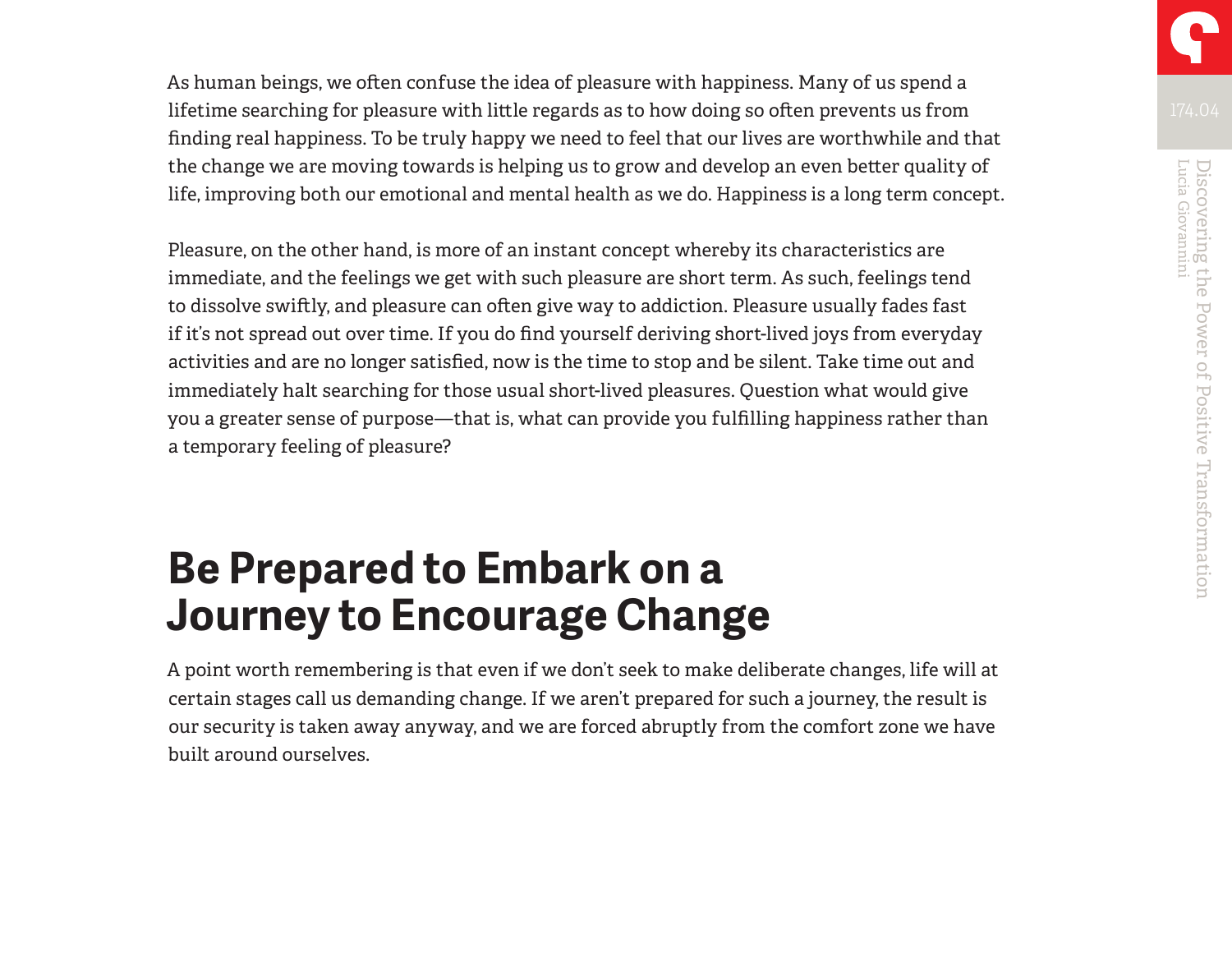To make our lives all the more satisfying, we need to embark on our own journey and recognize what changes we need to bring with us—ensuring we have decided upon them rather than having them thrust upon us. By refusing to acknowledge the presence of change, when a crisis does eventually strike, it's all the more challenging to face head-on if we have been continually blind to the need to accommodate it beforehand.

To begin this journey, we need to understand our past and how this shapes us when we behave and react to incidents as adults today. This requires developing an awareness, building our self-esteem, and realizing that there is a distinction to be made between people and behavior. We all make mistakes and often when we're considering how we behaved in the past or dealt with particular incidents and then apply it with no result to events that occur now, we can become frustrated if the outcome isn't to our liking.

By embarking on a journey to question our past behavior and actions and understand fully that by making mistakes and thoroughly learning from them we can actually try continually to evolve and improve. But, most importantly, here we can begin to realize that our behaviour and consequent responses are the problems in many scenarios, rather than the person or circumstance, which will allow us the ability to accept when things don't quite go to plan while quickly bouncing back from them and moving on, lesson learned.

Even if we don't seek to make deliberate changes, life will at certain stages call us demanding change.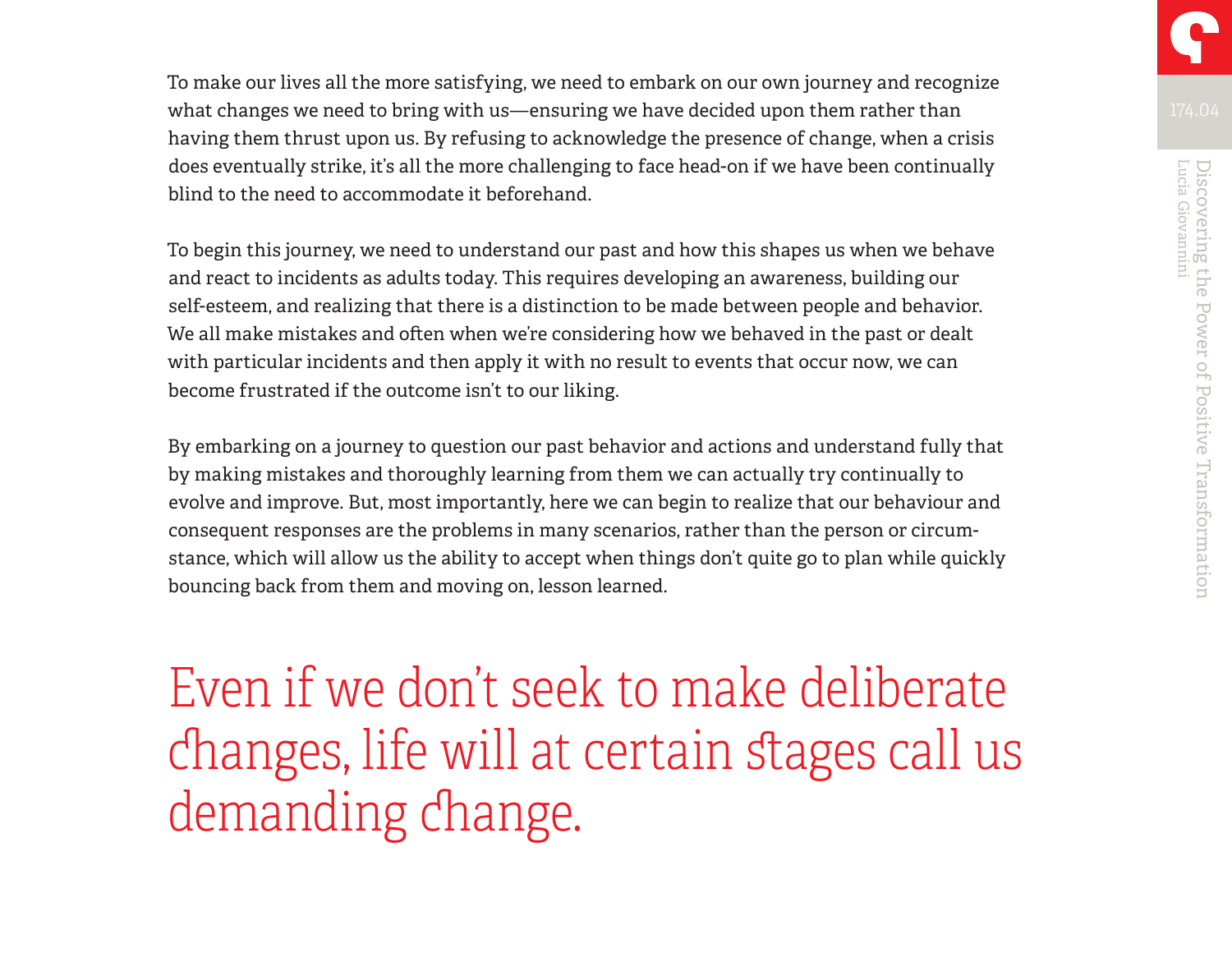By all means, it's beneficial to learn from the past but not under any circumstances to continue living in it. Instead, plan for a better future while enjoying your time in the present. We must cultivate the ability to:

- Accept our errors
- Appreciate everything that we do—regardless of the result
- Admire how miraculous, mysterious, and precious we are as human beings.

### **Work out Exactly Where You Want to Go and Establish Goals to Help You Get There**

Our dreams and hopes and all that stimulates us is the guiding key to moving us toward action, as well as the driving force when times get tough. It's all of this combined that will fuel our direction for change, but unless we step back, analyze and make a goal worth aiming for, we'll never get started, or merely falter along the way.

Definitions and objectives fuel our attention. When the mind focuses on specific goals, it's more likely to achieve them as we begin to understand what action we need to tackle to make our vision a reality. We also feel a surge of energy when we establish where we want to push negativity aside, including those 'what ifs' or 'I can'ts'—and instead fuels the creative energy needed to strive towards a better way of life. By choosing to concentrate on the positivity rather than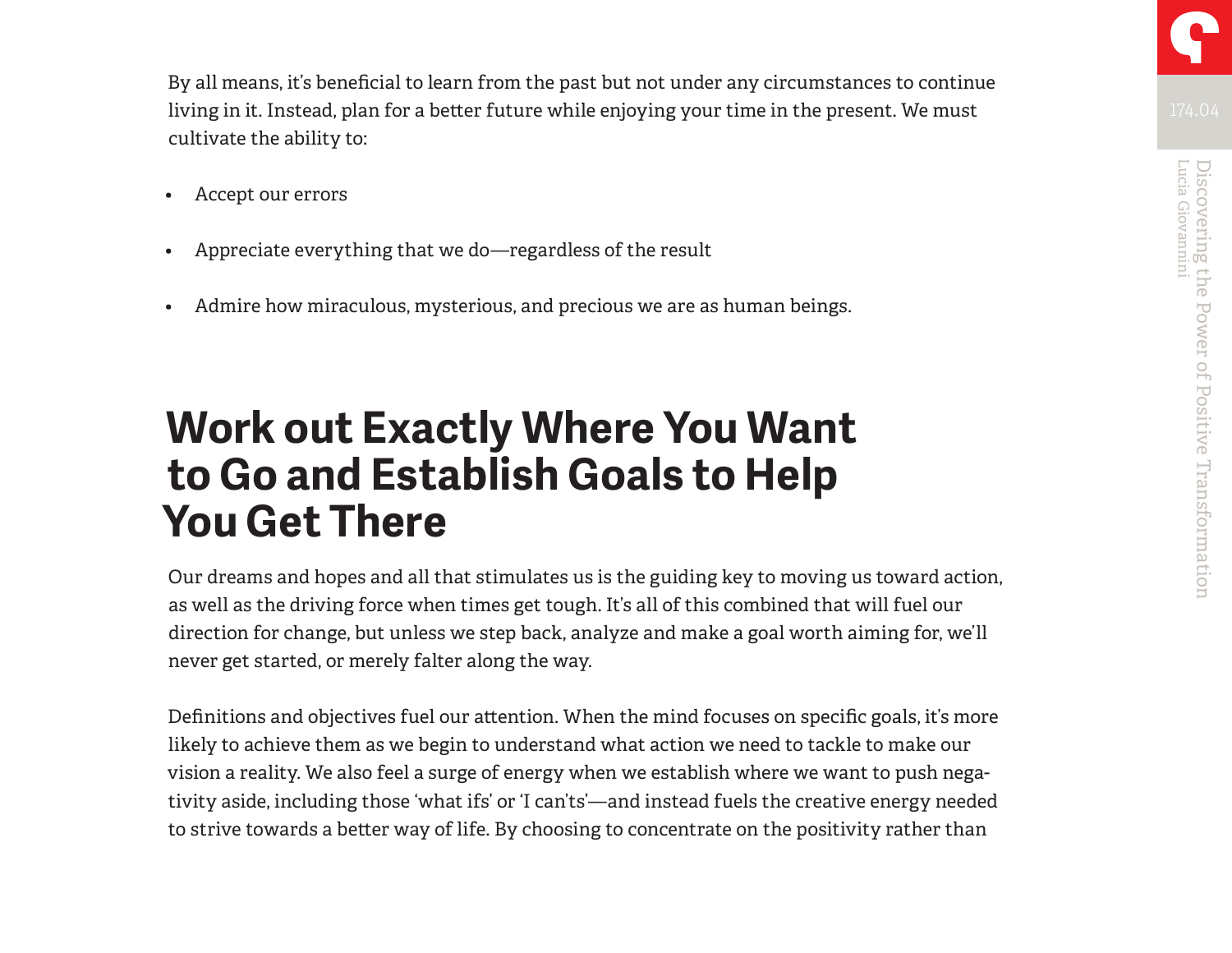the negativity, we send a signal to our conscious minds that we are indeed heading in the right direction, and are therefore on course for greater things, thus increasing our confidence, ability, and determination to make it happen.

Of course, this path is all the smoother when we feel passionate about our goals. The act of passion is a tremendous driving force and finding those activities and ways of life that motivate us are often the areas where we'll feel the most passion and desire to push more and do better in. Consequently, when our passions lie in those areas where we are highly motivated, we find we don't have to work extra hard to achieve results; instead they seem to come easier when we have such a burning desire for them.

With this self-realization of what you like best comes a release of pressure, making it instantly easier than aiming for those things or way of life that have little value to you—in the meantime finding your way towards understanding the real meaning and real purpose of your own life.

### **Build Upon and Make Steps Towards Your Visions**

It's one thing to establish those desired goals but another entirely to put them into place and begin the work of achieving results. Once you have a clear vision of your destination, get out there into the immediate environment. Whether this means writing your goals down, telling them to those closest to you, or even sharing them with others further afield, creating a physical map by way of sharing our goals with others is more likely to encourage our success, as opposed to merely visualizing those same goals in our own head.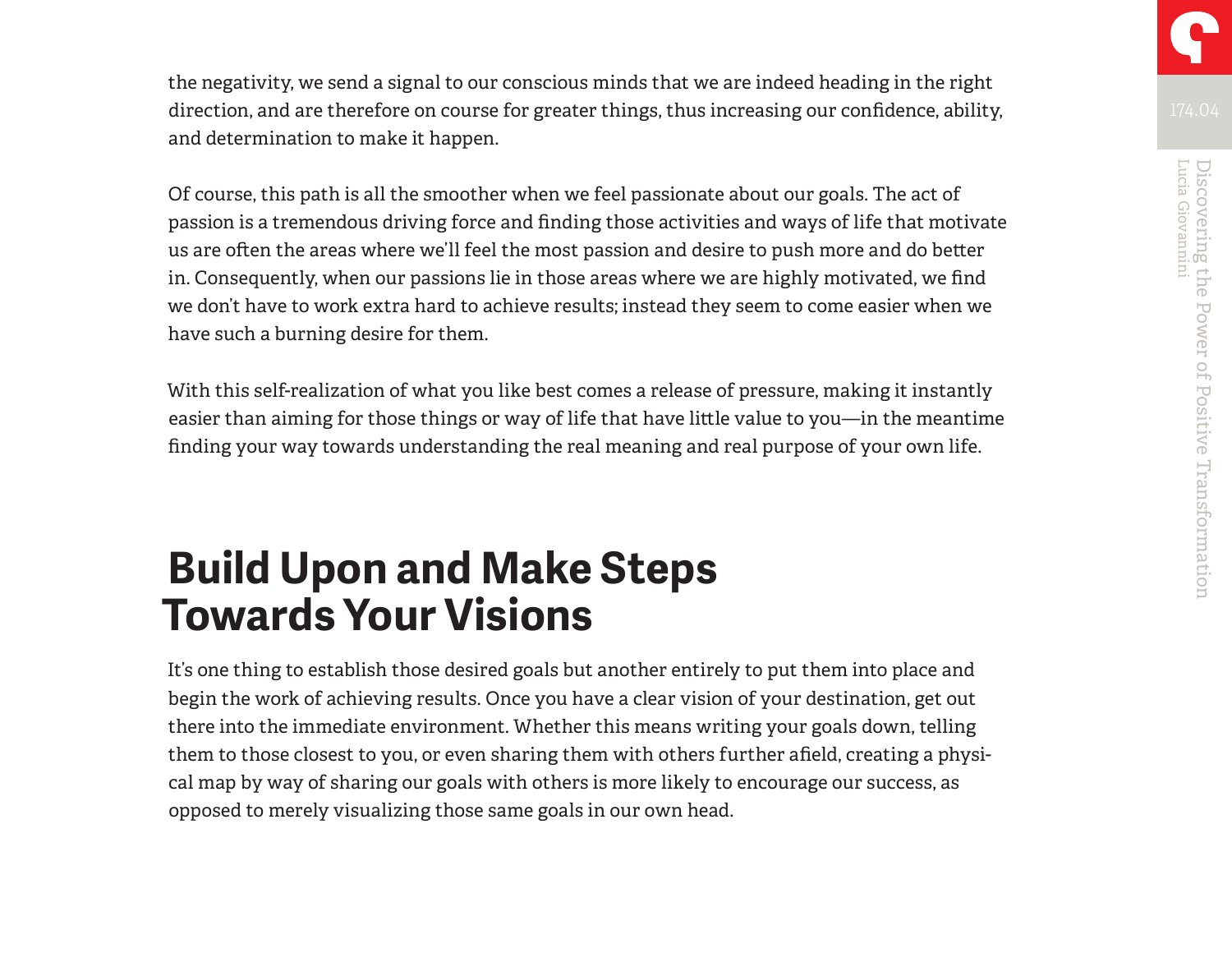Physically producing a map of your future ensures you have a plan to guide you through the impending change. It does this by ensuring you both remember why you started out on the journey and what to do should you divert slightly off course during the process. Compare this to just having spoken those same objectives in your own mind, and it becomes clear that those with visual aspirations will fare better on their journey than those with no real guidance.

There is a massive difference between having dreams and making them come true. Brilliant ideas need to be put into practice, rather than merely being dreamed of or wished for strongly enough. Therefore, the vision itself is not enough to sustain those changes we make; plans and actions are equally as crucial as dreams here. When you've produced this map, ensure it remains somewhere you can see it regularly. The mere presence of such a prominent feature is powerful enough to encourage you to stick to your path and incorporate your journey into your everyday life, effortlessly.

There is a massive difference between having dreams and making them come true. Brilliant ideas need to be put into practice, rather than merely being dreamed of or wished for strongly enough.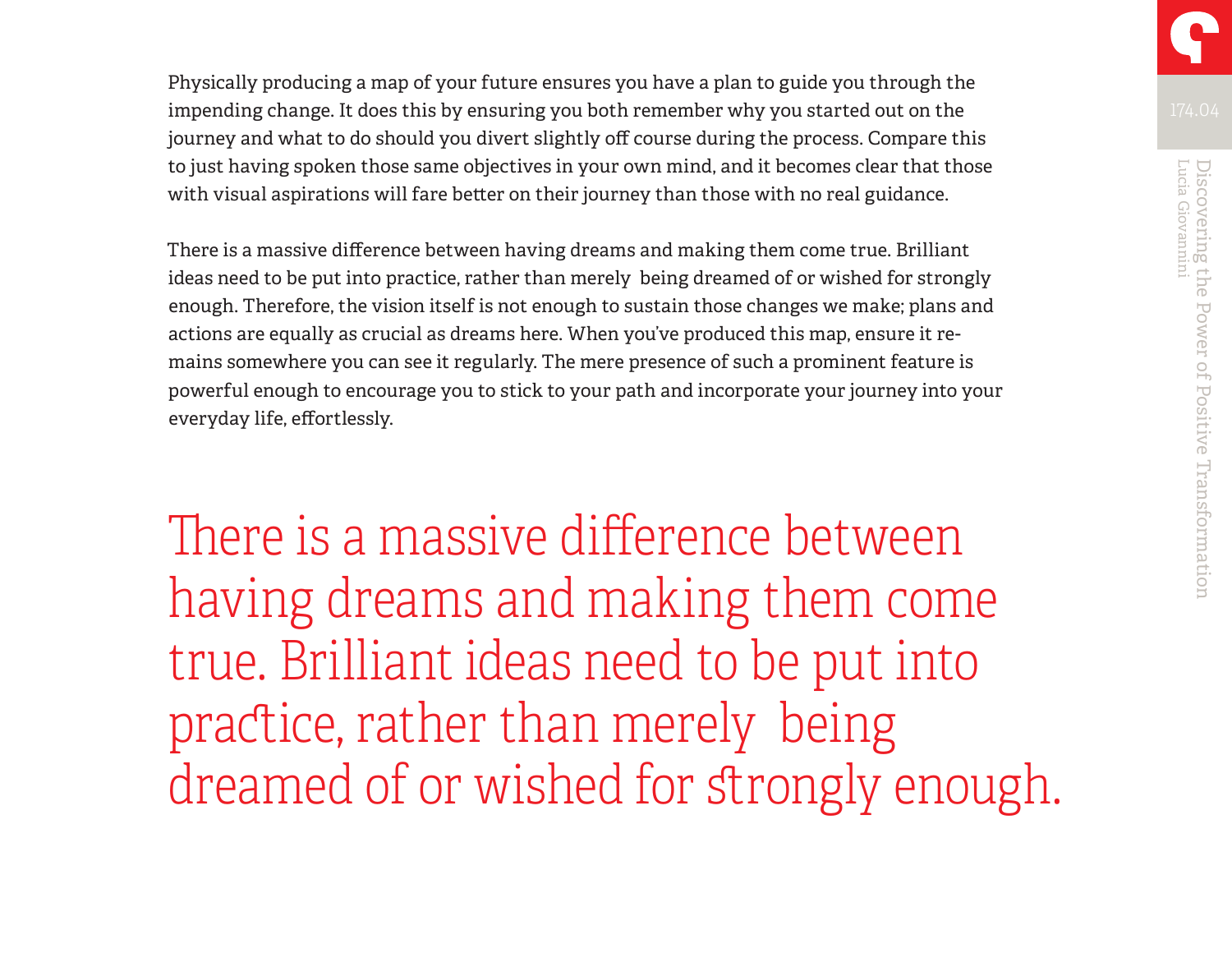Utilizing a seven-step process can help turn our dreams into reality:

- See your objectives more positively
- Make them more specific
- Ensure they motivate you and are within your control
- Produce a workable plan of action and define your milestones
- Decide what resources you'll need for this process
- Take stock and discover those additional advantages
- Put in place a tracking procedure, so you know when you've achieved your goals

## **Recognize the Axes of Change**

Once those objectives are evident in our mind, and we have our future map planned, the next stage is to put it into action. However, though we may know what is good for us, and what we need to do to get somewhere, many of us then persist and resist the impending changes necessary to achieve our goals. This is just because it's a part of human nature. Or rather, it's all a cause of that chemical substance of motivation we call Dopamine. Therefore, much of our behavior is automatic and consequently habitual, so it's obvious this is going to take a little bit of effort and additional work to convince our brain to go against the norm here. That's not to say though that it isn't achievable or possible.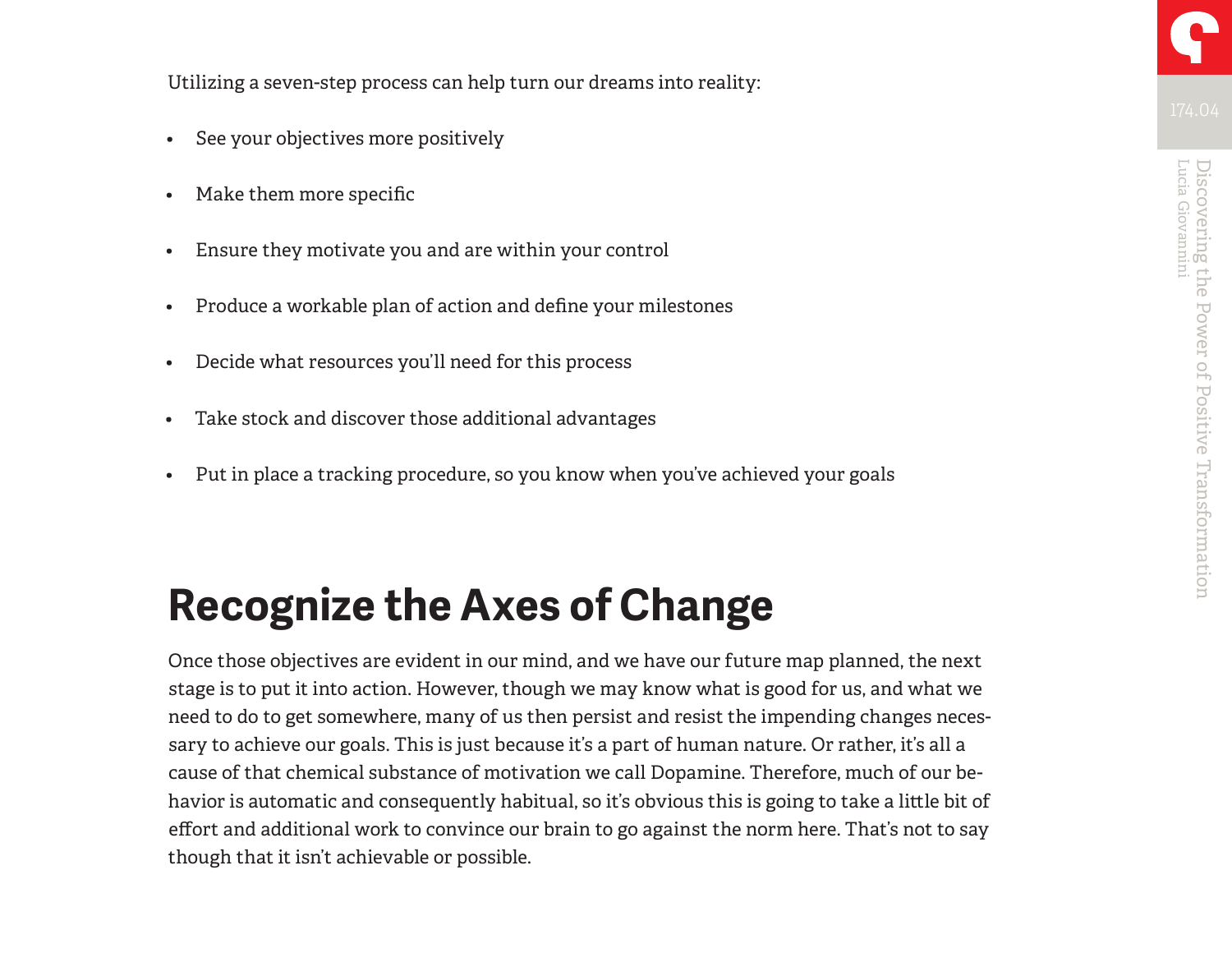There are five axes of change:

**1. Awareness:** This is the very foundation of change and evolution as an individual. We must understand exactly why we do what we do and what the meaning is behind our choice of actions. We need to be aware of the patterns in our thoughts, what limits us, and ultimately those areas where we really do need to change.

**2. Motivation:** A central area, this is often behind every change that we undertake and the energy that works to keep us out of that comfort zone while moving forward. Motivation causes us to act upon decisions and aim for those goals and objectives.

**3. Decision:** To change we need an element of determination, for only when we're determined to do something can we transform and give ourselves permission to change. Therefore, we need to make our decisions and then commit to them.

**4. Creation:** A creation is a plan of action that you bring about to implement your change. The creation marks the shift from the process of inspiration to the act of experimentation. A twostage process, the inner creation is the planning stage with the second process being where the action takes place.

**5. Solidification:** For change to last, the beliefs and behavior that have been applied and learned need to be solidified. If this phase is skipped, the results will most likely not stay the distance and, as a result, old habits will begin to showcase themselves once again. Change needs time to take hold, and this process of reinforcing should be repeated here to give the process the time it thoroughly needs and deserves.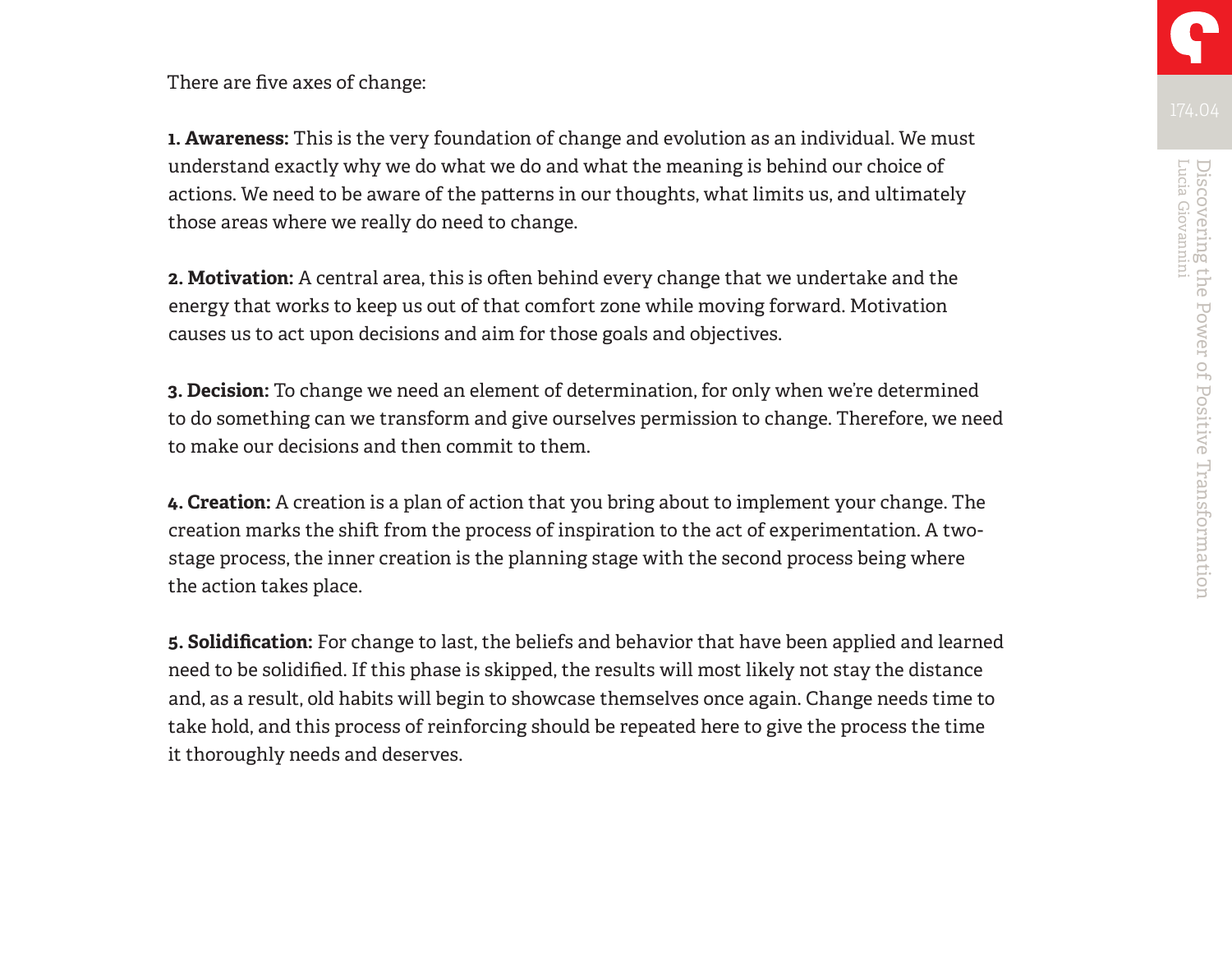## **Develop and Hone Those Tools Needed for Continuous Transformation**

The change we desire will most certainly take time to stabilize, and if we want to see the desired effects from the changes we make, we must be prepared to be consistent and disciplined with the tools we have been given. This will ensure that the habits, behaviors, emotions, and benefits that emerge as a result of such changes are reinforced and likely to continue successfully, long after they've been implemented.

To achieve this, it's essential to look at our progression as one would if it were a training session. There's little secret to the most successful individuals in generations both present and past that almost anything can be achieved with perseverance, disciple, sacrifice, and determination. There are several tools at our disposable to enhance such training which, once adapted to suit our personal circumstances, can be of great aid in ensuring the continuity of change.

**Go on linguistic diets:** The words we utter can have a profound impact on emotions, beliefs, reality, and even behavior. Look towards thinking and repeating a positive mantra when in conversation with yourself. When communicating with and around others, stop and think about how each word is used and aim to make it more positive. A simple change in language can have life-changing effects, particularly when this change encourages a more positive and functional mood and outlook.

**Manage your focus:** To reach and achieve the visions that we create for ourselves, the focus has to play a huge part. This inevitably means creating and immersing ourselves in an uninterrupted flow where we know exactly what we have to do and feel able to set our minds to achieving it. By programming our brains to work towards visualizing a successful outcome, we allow ourselves to imagine this success and direct our flow of energy towards it.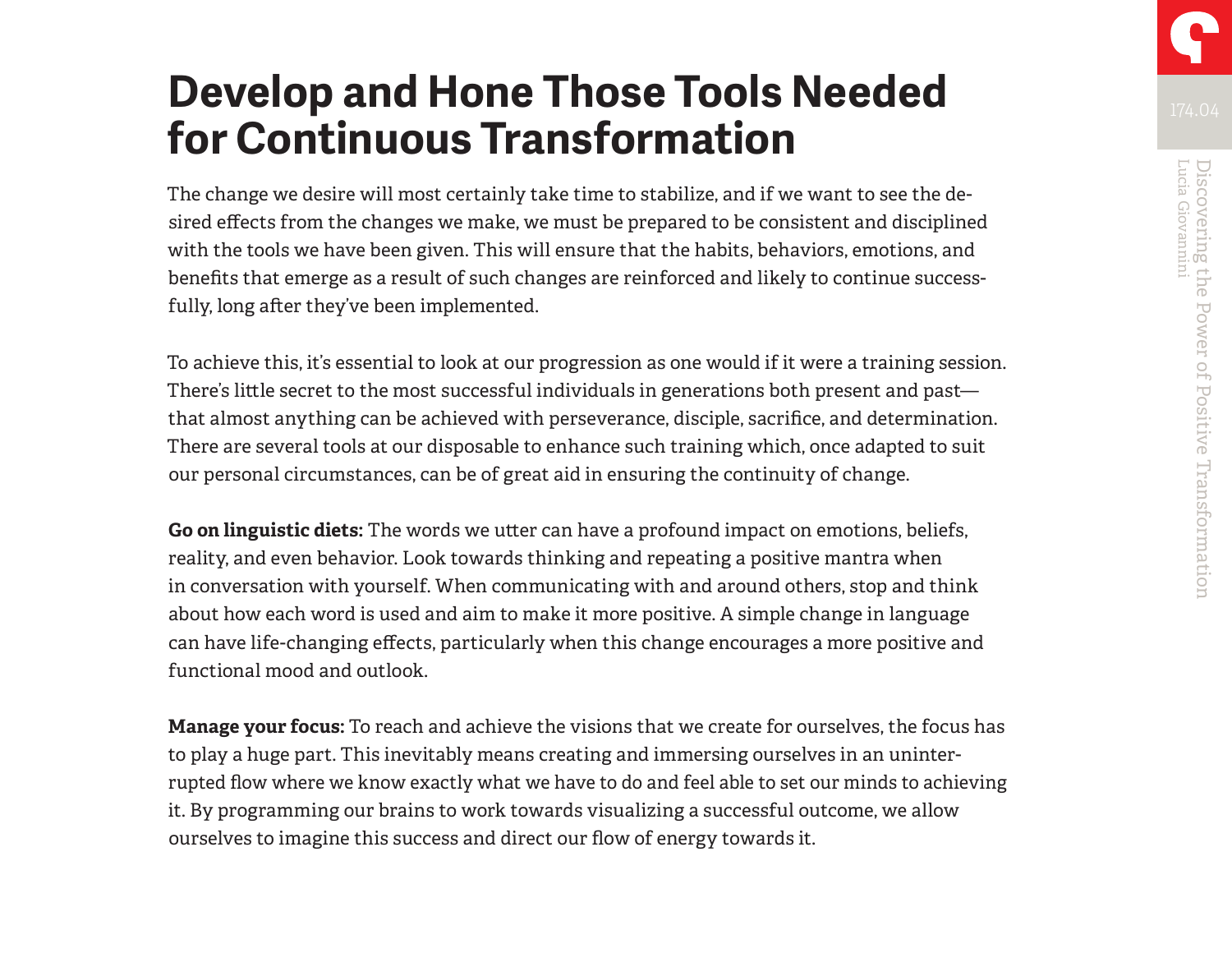**Learn optimism:** Rather than take a pessimistic stance, an optimist point of view will enable you to see opportunity in any difficulties you encounter through change. Being a glass half full person allows you to develop a positive reaction to challenges and a willingness to work towards overcoming them, in the belief better things are waiting for you on the other side. Those taking the optimistic rather than the pessimistic stance choose not to focus on things when they do go wrong but instead develop an understanding that things will indeed go wrong from time to time, but similarly, they will at times also go right. They avoid pervasiveness, realizing that the problem is only "here and now".

**Consider your breathing at all times:** Though essential to living, our breathing is not often a subject many of us devote any time or attention to. But, by listening to our breathing patterns, we can encourage a range of transformations, as well as learn the essential art of relaxation in the process. Stopping to take stock of our breathing pattern at regular intervals during the days, deepening our breathing, exhaling in a more relaxing way, expanding our rib cage, and visualizing all our pent up anger, distress, anxiety and negativity leave our body with each breath is simplistic to perform but extensive in its beneficial offerings.

Being a glass half full person allows you to develop a positive reaction to challenges and a willingness to work towards overcoming them …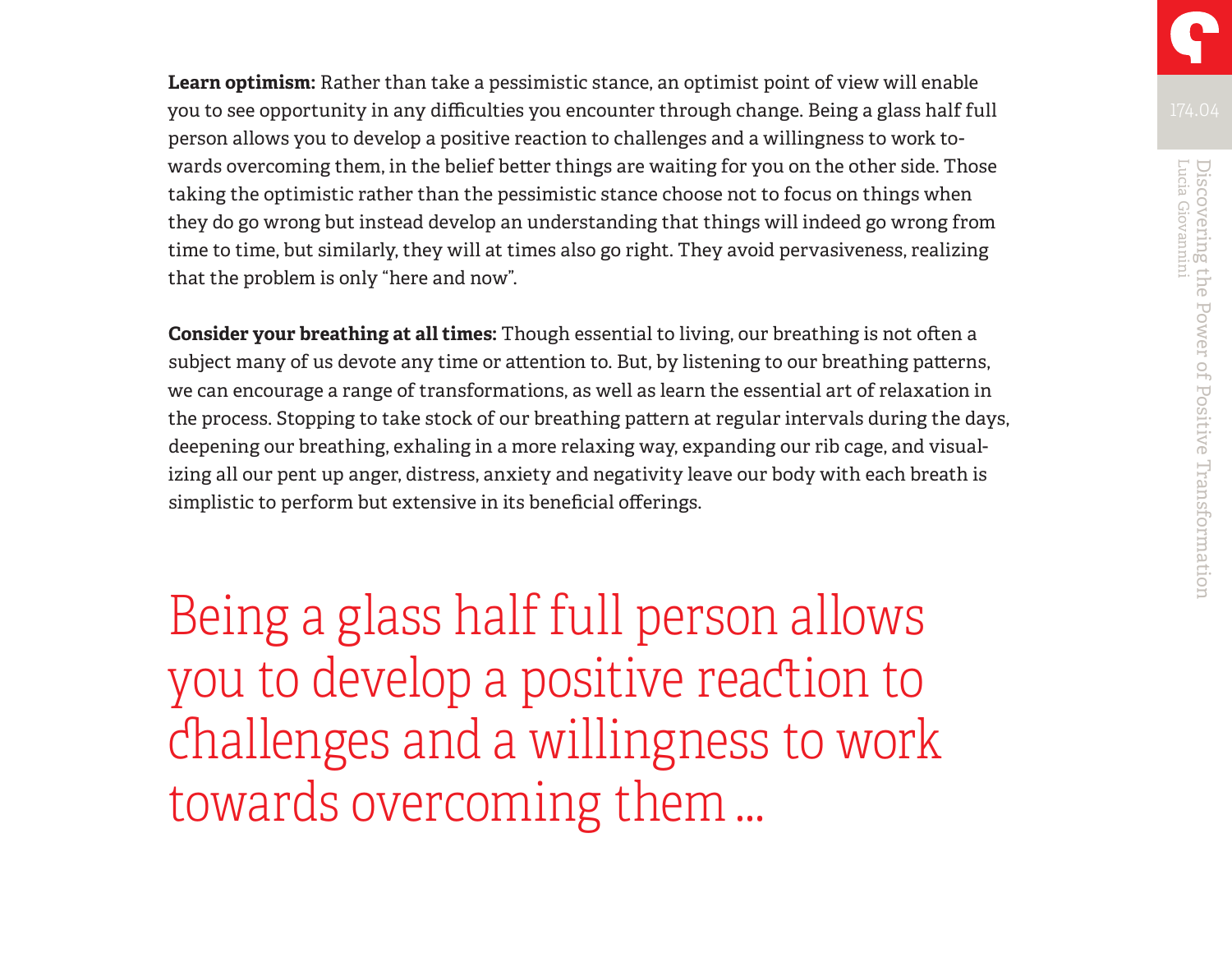## **Change Is an Ongoing Journey Which Continues Once We Meet Our Goals**

The road to change is not always a straight one but rather a systematic one—a spiral almost. By developing a deeper understanding and ongoing acceptance of change in our everyday lives, we develop a better coping mechanism, to deal with change as and when we encounter it. Thus, we become better equipped to act upon change, and even enact positive change, while making room for further improvement in other areas of our lives.

**By listening to change when it calls to us, clarifying where we intend to go, preparing ourselves for the transformation that takes place throughout this stage, and finally acting, we make a concentrated effort towards evolutionary change.**